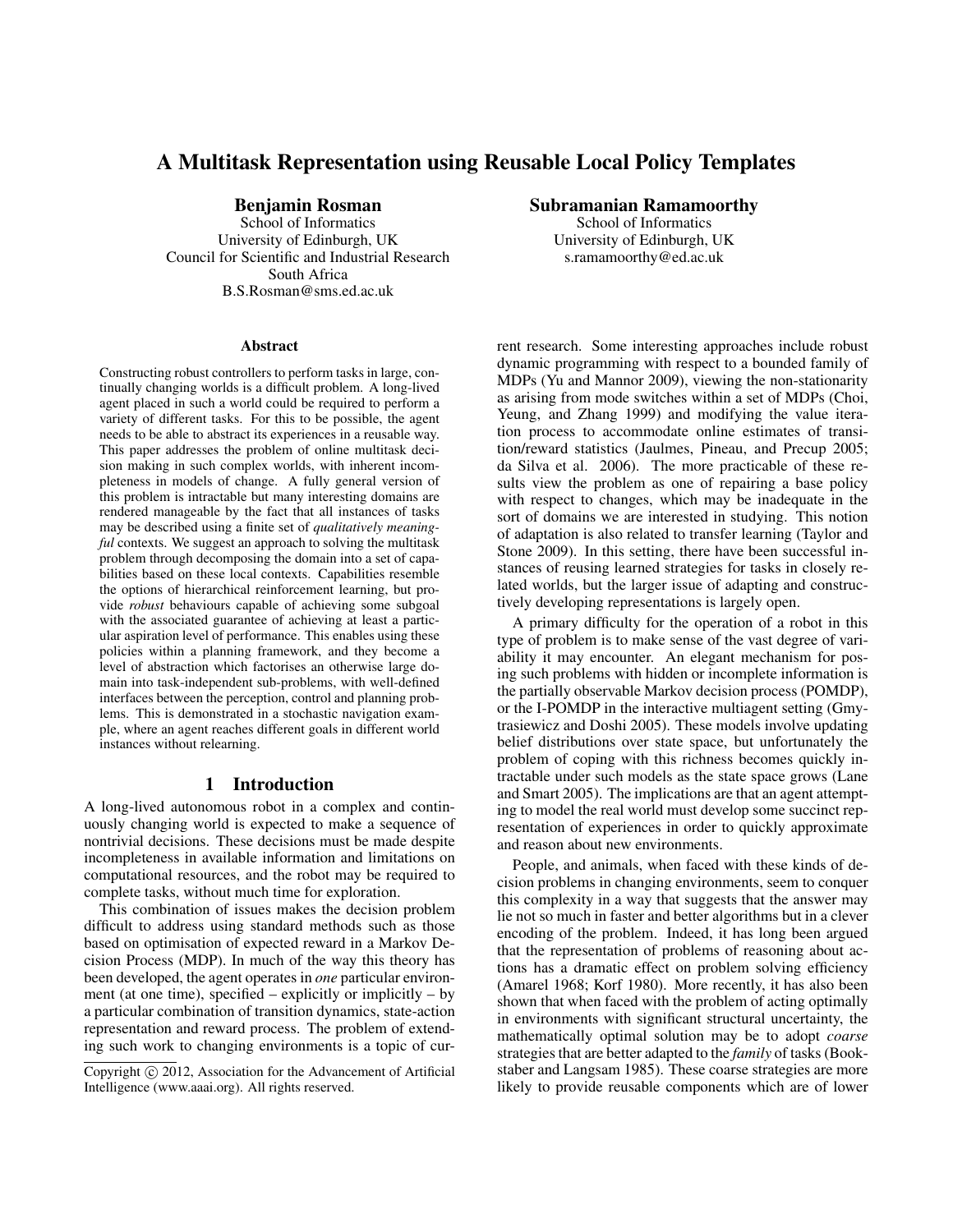complexity than the global problem, making policy learning and instantiation faster. An excellent example of a multitask encoding that addresses some of these issues is seen in the work of Burridge, et al. (Burridge, Rizzi, and Koditschek 1999), based on the notion of sequential composition by separating local policies from a global strategy. This was a carefully hand-crafted engineering design. In this paper, we propose a way to achieve a similar effect by a method that is more constructive, based on learning from direct experience.

Our premise is that although global aspects of the decision problem are subject to continual change, many interesting instances of complex worlds are generated from a small number of *qualitatively* meaningful contexts. There is reason to believe that there is latent local structure in many domains of interest, and worlds are not completely arbitrary in their formation. A large, and potentially infinite, set of instances of a domain may be generated (at least in an approximate sense) from some finite, and hopefully small, set of prototypical contexts. Particular examples can be seen, for example, in the strategy space of the complex game of Go (Georgeot and Giraud 2011; Liu, Slotine, and Barabási 2011). More general approaches, such as belief space compression (Roy, Gordon, and Thrun 2005), suggest that such structure exists more fundamentally as an underlying manifold in many decision problems.

We introduce the idea of a *capability*, as a behaviour that an agent can instantiate in particular settings to consistently achieve some desired result. This couples the control and perception problems, so the framework can exploit the strengths of both these fields, as well as planning for structuring sequences of capabilities. Capabilities are component policies that may be composed for one-shot tasks, and are used as a basis for flexible policy composition, enabling transfer of skills between environments. We demonstrate this in a spatial navigation domain, involving random environments and stochastic agents with dynamics unknown to the learning agent. This enables a robot to quickly plug into a new task and function sensibly, by estimating coarsely optimal policies (in a component sense) on the fly in previously unexplored regions of state space using local models.

#### 2 A Decomposition of Structure

The key element of this work is the idea of an agent learning capabilities to decompose an environment, and use that to form a set of reusable policy templates that may be composed later. A capability consists of a context and a behaviour. The context is a state abstraction, identified from the observations made by the agent. When the agent is in the appropriate context, that capability becomes active. This allows the agent to invoke the associated behaviour. Formally, define a capability  $C$  as

$$
C := \langle \chi, \mu, p, \delta \rangle \tag{1}
$$

where  $\chi$  is the context under which C is applicable,  $\mu$  is the policy associated with  $C$ , and  $p$  is the predicate achieved with probability  $1-\delta$ , by executing policy  $\mu$  in  $\chi$ . As such,  $\delta$ is a measure of the robustness, or a performance guarantee, of the capability.

The intuition behind this is that a subset of behaviours are applicable only in certain situations, under specific conditions. When those conditions are met, the associated behaviours become viable. Furthermore, an agent finding itself in an unfamiliar situation may try to invoke behaviours from the closest matching contexts to bootstrap its knowledge of the new scenario, rather than learning from scratch.

An overview of the procedure is presented in Figure 1. This illustrates how the experiences of an agent (a mobile robot in this depiction) can be used to learn a set of prototypical contexts which represent some of the compositional elements of the structure of the world within which it finds itself. Associating learnt policies with these contexts (together with their intended outcomes and robustness measures) define a set of capabilities for the agent, which allow it to achieve some local predicate (such as navigating a local region of a map). The learning of contexts is presented in Section 3 and the association and learning of policies is covered in Section 4.

A capability can be regarded as an abstract policy, which is applicable only under particular local conditions, as defined by the context. This allows for policy reuse and skill transfer between different instances of a domain.



Figure 1: The representation building process. (a) A snippet from the environment containing the agent, where two instances of North-South corridors have been identified (b) State vector (sensor readings) acquired by the agent in random exploratory moves through the environment (c) Representation of contexts encountered by the agent (d) Landmark contexts extracted from the network (e) Symmetry reduced landmark set, with annotated operators (f) Policies learned offline, applicable in that context. Note that landmarks (e) and policies (f) define the basic capabilities of the agent.

As an example, consider a simple navigation domain, such as that presented in Figure 2. In this case, learning the different local structures of navigable space equips the agent with the knowledge needed to *survive* and navigate other similar worlds. The agent can thus acquire policy templates in each context which work up to a performance guarantee  $\delta$ . An example of this is presented in Section 5. Furthermore, composition of these local structures provides temporal extension and allows for planning, as discussed in Section 6.

Structural context is not limited to navigation domains. Recurring motifs can be seen in other domains such as manipulation tasks, by taking into account topological descriptors of the objects in the robot's workspace (Rosman and Ramamoorthy 2011). Figure 3 provides one such example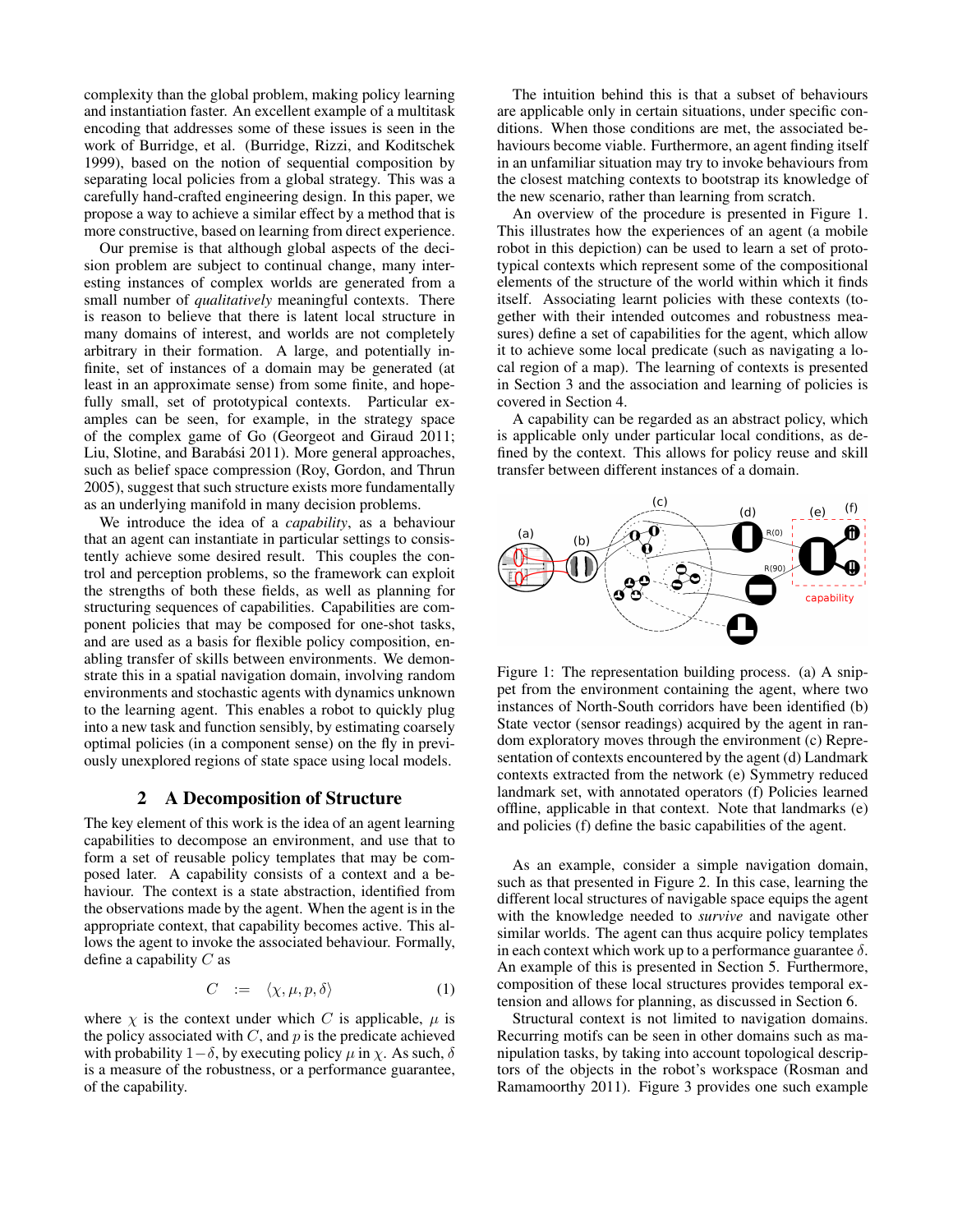

Figure 2: (a) An example navigation world, where the white regions are navigable corridors (b) The local contexts extracted automatically by the method described in Section 3

of the feature of holes in object configurations.



Figure 3: Two examples of topologically equivalent holes detected in scenes with multiple objects. The semantic notion of a "hole" is a contextual feature which describes the structure of the scene

Given a learnt set of capabilities  $C$ , the agent operates by using observations  $o_t$  at time t to determine its current context  $\chi_t$ . The current context is identified as the one for which some distance measure  $d(\cdot, \cdot)$  from  $o_t$  is minimised, i.e.

$$
\chi_t = \arg\min_{\chi} \{d(\chi, o_t)\}.
$$
 (2)

Capabilities which can be invoked,  $C_t$ , are then any with a context matching  $\chi_t$ :

$$
\mathcal{C}_t = \{ C \in \mathcal{C} | \chi_C = \chi_t \}. \tag{3}
$$

The agent may then invoke any capability in  $\mathcal{C}_t$ , depending on which is best suited to the current task. Mechanisms for planning and a representation for composing capabilities in a temporally extended manner are discussed in Section 6.

## 3 Perceptual Contexts

The function of a context is to ground the behaviours of the agent in its perception, through a set of primitive templates which describe some landmarks used in the latent process which generates worlds in the domain. As a result, contexts can be learned from commonly occurring sets of states as the agent randomly explores worlds generated from the domain,

much in the spirit of bootstrap learning (Pierce and Kuipers 1997).

The problem of learning contexts is one of uncovering latent structure in perceptual space in terms of learning a decomposition based on experience of observations. These are then used as a discretisation of state space, where each discrete context has an inherent meaning, represented by a capability, giving a set of policies usable in that context.

A capability is a form of partial model, which can make limited predictions about the evolution of the world. This only happens when a capability is active, which is in turn defined by the context, and when the agent is in a setting which matches that context. In the experiments reported in Section 5, the contexts are defined by particular patterns of free space around the agent. However, structure exists in many domains, such as that shown in Figure 3 where policies may correspond to grasp types.

One way to implement this, the procedure used in our experiment in Section 5, is described as follows:

- 1. Experience multiple instances of the domain through random exploration,
- 2. Collect all sensory experiences into a Growing Neural Gas (GNG) network in perception space, which is a form of self-organising map (Fritzke 1995),
- 3. Skeletonise GNG network into a set of landmark contexts by removing spurious edges which do not affect the topology of the network,
- 4. Learn and associate policies with the reduced set of contexts (see Section 4).

Using the GNG network means that the topology of the distribution of structures is modelled, and higher density regions are better represented. The procedure for acquiring the structural knowledge of contexts (with associated policies) for the navigation problem is illustrated in Figure 1. The resulting network represents the clusters in sensory space experienced by the agent, with topological connectivity between them. This method, similarly to other approaches such as vector quantisation, results in a clustering of perceptions to provide a basis of landmarks.

As mentioned previously, fitting a capability requires finding an approximate match between the current perceptions of the agent, and the context associated with that capability. If any contexts match the current perceptions, then the agent is in that context, implying the associated capability could be invoked in the current situation. If, at a given point in time, no contexts match the current perceptions of the agent  $(\min_{x} \{d(\chi, o_t)\} \geq \tau$  for some threshold  $\tau$ ), then the context set is not rich enough to encapsulate the domain. In this case, the closest matching contexts could still be used, although the expected rewards of the capabilities may not be achieved. Alternatively, this indicates a situation when more learning is required. Note that context fitting and detection is based on the observation signal rather than the reward signal (da Silva et al. 2006). This is a faster and more plausible process (an agent can determine this when first entering a new context) and is a direct result of the tighter integration of perception into the framework.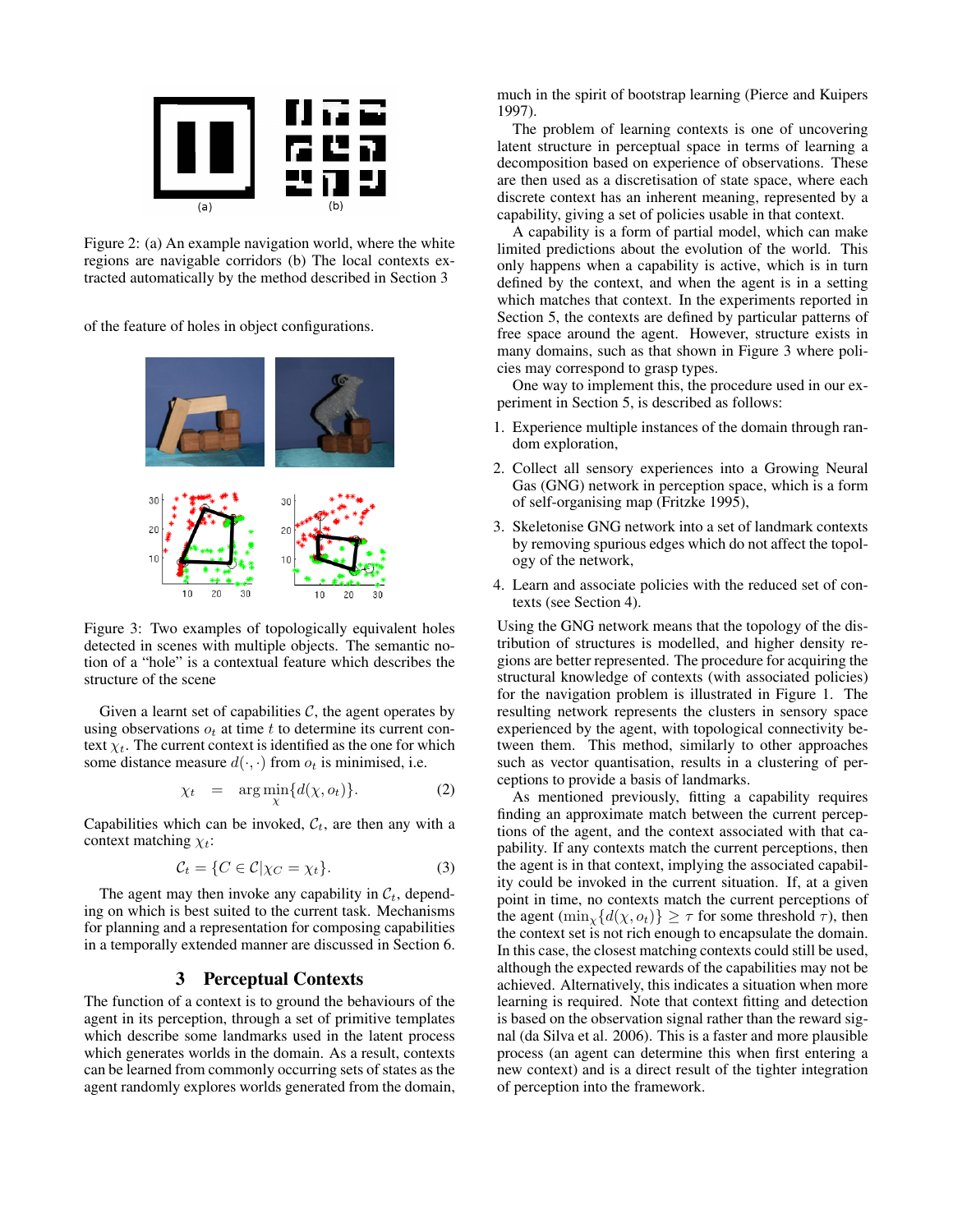## 4 Local Policies

Given a decomposition of the structure of the world into a set of basis contexts, the agent learns a set of local control policies associated with each of these contexts, to form capabilities. Each context may have several capabilities based on it, depending on the number of local goals which the agent may try achieve in that context.

There are different ways in which an agent could automatically determine local goals, e.g., through heuristics which identify regions of interest in a context. The approach taken in the experiment in Section 5 is that a "bag of goals" is initially provided to the agent, which is required to determine which of these are possible in each context. This set of locally possible goals are then used for training the policy set.

Learning of the policies can, in the base case, proceed with an A<sup>∗</sup> algorithm or reinforcement learning techniques such as value function learning (Sutton and Barto 1998) over the reduced state space defined by  $\chi$ . In contexts containing other strategic agents, game theoretic procedures such as regret minimisation or other online learning techniques (Foster and Vohra 1999) may be favourable.

Learning the policy  $\mu$  occurs in the neighbourhood given by  $\chi$  and provides a mechanism for the agent to achieve the predicate p from  $\chi$ . In this way, a policy acts as a funnel, to move the agent from the region of state space represented by  $\chi$  to a region wherein p is true. As a number of capabilities are usually associated with the same context, there are a corresponding number of funnels starting from the same region but moving the agent towards several potential outcomes (depending on the capability selected).

These policies are learnt offline, once the prototypical contexts of the world have been identified or, as in the case of lifelong learning, whenever a new context is identified. The agent determines which of the possible goals are feasible in that context, and for each local goal, learns a policy to achieve it.

Each capability  $C = \langle \chi_C, \mu_C, p_C, \delta_C \rangle$  also has an associated robustness,  $\delta_C$ . This robustness is estimated empirically, through the proportion of times that executing  $\mu_C$  in  $\chi_C$  succeeded in making  $p_C$  true,

$$
\delta_C = 1 - \frac{\text{\# times } \mu_C \text{ in } \chi_C \Rightarrow p_C = \text{true}}{\text{\# times } \mu_C \text{ in } \chi_C}.
$$
 (4)

A low robustness ( $\delta_C \rightarrow 1$ ) indicates that the policy cannot reliably achieve  $p_C$ . This suggests there could be a latent factor which has not been considered in  $\chi_C$ , and so a more refined model of this situation is required. The execution of a policy  $\mu$ , once initiated in a context  $\chi$ , proceeds by attempting to maintain the predicate  $p$ . It is desirable to have policies that are locally robust (Nilim and El Ghaoui 2005).

#### 5 An Experiment

We demonstrate the use of this representation in transfer between one-shot tasks in a dynamic two-dimensional navigation domain. Random worlds are generated, with the agent placed at a random initial position, and tasked with reaching a random goal location. This must be done while avoiding an arbitrary number of dynamic obstacles with unknown dynamics. The aim is to illustrate that this method provides an

agent with the ability to survive a multitude of widely varying worlds with dynamic components. These are one-shot tasks, in that the agent has only a single attempt at each task, and a new world is generated for each instance.

Worlds are generated as polygons of between four and twelve sides, with no restrictions on convexity. They thus vary considerably in size, and shape. A random number of dynamic obstacles (between 10 and 15) are added to the world. These obstacles move arbitrarily (in our simulation, execute a random walk) over the world, at a speed of 0.6 of the agent's speed. Example worlds are shown in Figure 4.



Figure 4: Six sample worlds, with dynamic obstacles and their motion traces, the agent trajectory and a goal location.

In training, the agent moved randomly around 100 worlds, for 300 time steps each, while building a GNG network of contexts in the domain. The agent was equipped with 32 ring-arranged range-sensors, which provide the state information. The resulting GNG network contained 593 nodes, which were reduced to a set of 9 landmarks. Each landmark had up to four policies trained on it: one for moving in each direction, if that was possible from that landmark. These were provided as four predicates which the agent should try and learn to achieve in each context.

A difficulty with evaluation concerns performance optimality on these tasks. To the best of our knowledge, there are no competing methods which would allow successful performance in all these worlds, online. In the absence of comparative experiments, one might look at optimality criteria. However, without knowledge of all dynamic obstacle trajectories (only available post hoc), or a corresponding generative model, optimality isn't well defined. Comparing an online algorithm to an optimal trajectory based on retrospective knowledge is not helpful. Instead, these solutions are compared to those of an optimal A<sup>∗</sup> shortest path, run on stationary snapshots of the world, inspired by the concept of regret in online learning.



Figure 5: Results of reaching the target in 1549 different *dynamic* worlds. The histogram shows the error in the agent's path length, compared to that of the optimal solution in the stationary task where the obstacles were kept static. The median value is also shown.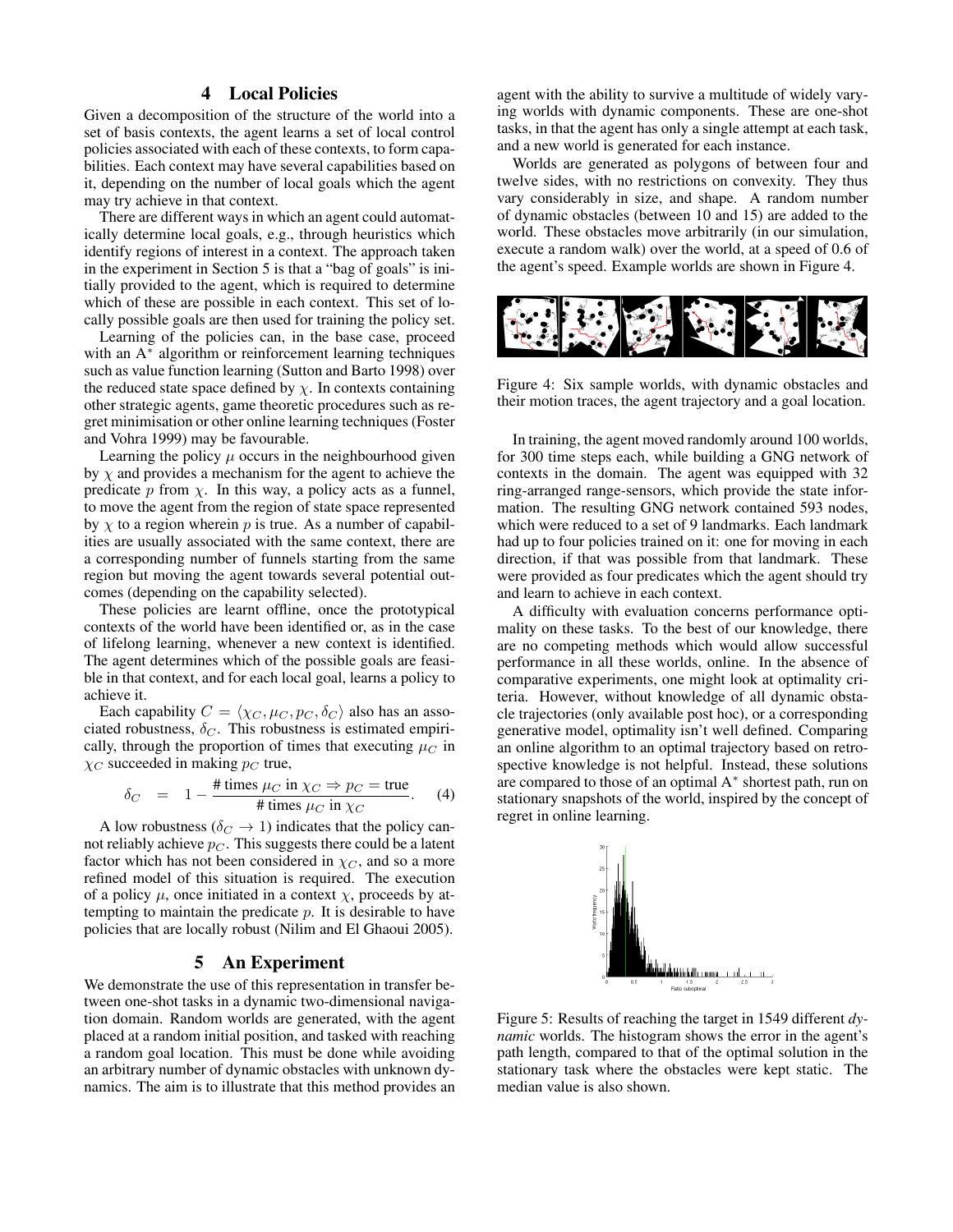Results in Figure 5 show the difference in path lengths of our solution and the optimal solution, as a fraction of the optimal solution, for a total of 1549 different worlds. Bearing in mind that the agent was acting online, in a dynamic environment performing one-shot tasks, these results show that in the majority of instances the solution path was not considerably longer than the optimal solution in the *stationary* world: in fact, generally less than 50% longer. There is a long tail to this distribution, indicating there were cases with which the online agent struggled. These typically amount to situations where the agent was required to navigate tight passageways (static or dynamic) to reach the goal. In these corner cases, improvements could be made by using the above trajectories to jumpstart solutions for an agent which is operating longer in these worlds, as a seed trajectory to be further optimised by other techniques. However, these trajectories still bootstrap performance for the one-shot tasks.

## 6 Planning Globally

This capability model endows an agent with the ability to act robustly in some local capacity. Using these capabilities, the agent was shown to be able to act myopically by online selection of applicable policies, using a guiding heuristic. This is however insufficient for long-term planning, and achieving goals requiring a sequence of subgoals. What is required in this case is a structuring of multiple behaviours, in order for some to move the agent into states from which other behaviours can be instantiated, bringing the agent towards the desired goal. Capabilities are then compositional elements, in terms of which sequenced and parallel capabilities can be defined, much as in the case of, say, options.

For an agent to be able to achieve a goal state  $g$ , it must appear as the output of a capability. If  $q$  is not immediately attainable in the current context, the agent leverages the fact that predictions are made in the form of  $p$ , with performance guarantees. Each capability guides the agent from one set of states  $\chi$  to another set p with some probability  $1 - \delta$ . This probability bounds the performance of each capability. Predictable results with performance bounds enable capabilities to be used as controllers which direct the agent towards desired regions of state space in the spirit of funnels (Burridge, Rizzi, and Koditschek 1999) or skill chaining (Konidaris and Barto 2009). Thus long-term plans are maps between abstract capabilities, with no notion of the time required for the transitions. The abstract capabilities organise policy space as a form of knowledge representation.

To achieve a long-term goal, the agent reasons iteratively backwards from the goal through causal chains to determine courses of action with the required consequences. However, in any dynamic environment the world will change, and so planning should be done in terms of *weak* preconditions, which needs abstraction. It is also possible that a plan could fail, if an unpredicted event transpires during plan execution. This would push the agent's state into a different, unexpected context. To mitigate these effects, it makes sense for the agent to plan while keeping its options open. We thus require a data structure for planning with these requirements.

One proposal for a general purpose structuring of these capabilities is to organise them as a simplicial complex,

which is a higher-order generalisation of a graph. In the semantics of this structure, each capability is represented by a single vertex. An edge appears between two vertices  $C_a$ and  $C_b$  if the predicate  $p_a \wedge p_b$  can be held in the region defined by  $\chi_a \cap \chi_b$ . This means that the two capabilities can be achieved simultaneously. Similarly, faces can be defined between sets of three vertices, tetrahedra between four, etc.

These higher-order substructures within the capability simplicial complex can be learnt through exploration, incrementally, as the agent discovers that several of these predicates may be held simultaneously. These represent local tasks which the agent can perform in parallel, which provide faster trajectories towards global goals.

In the paradigm of the capability simplicial complex, a global plan becomes a mapping between different substructures on the complex. This provides the agent with a formalism for encoding the probabilistic transitions between capabilities, as these transitions are labelled by their likelihood, which is learnt from experience. This knowledge is also transferrable between instances of the same domain, or tasks in those instances. In current work, we are trying to show that these transitions speed up the planning process, by identifying capability transitions that may or may not be particularly reliable. If the agent chooses policies to always keep it on the substructure of highest dimensionality possible, then it is essentially keeping options open for responding to changes in the world, by making a least commitment to specific states, despite limited knowledge about the exact stochastic process of future evolution of the world.

For purposes of planning globally, this capability simplicial complex provides a concise alphabet of domain-specific subproblems, with simultaneous capabilities as well as temporal mappings on the same structure. This provides the agent with a topological encoding of the entire domain in terms of capabilities, and the knowledge required to address the combination of local uncertainty and a global objective.

### 7 Related Work

The capability model is closely related to hierarchical reinforcement learning with options (Precup, Sutton, and Singh 1998), being temporally extended actions defined as  $O =$  $\langle I, \mu, \beta \rangle$ , which are tuples of initial states, policies and distribution over termination states respectively. They allow for subcomponents of solution trajectories to be learned independently and reused. The question of learning options remains in general an open question, but has been approached from many different angles (Simsek, Wolfe, and Barto 2005; Pickett and Barto 2002). Extensions to the options model have improved generalisability, such as using homomorphisms to define mappings between relativised options (Ravindran and Barto 2003). The relation between this and our capabilities model is that options have no notion of robustness with respect to a set of contexts.

Other related approaches to problem decomposition include using libraries of behaviours matched with nearest neighbours (Stolle and Atkeson 2007). They differ from the capability model in that capabilities are grounded in perceptual contexts and are coupled to sets of robust behaviours. More symbolic approaches to task decomposition include